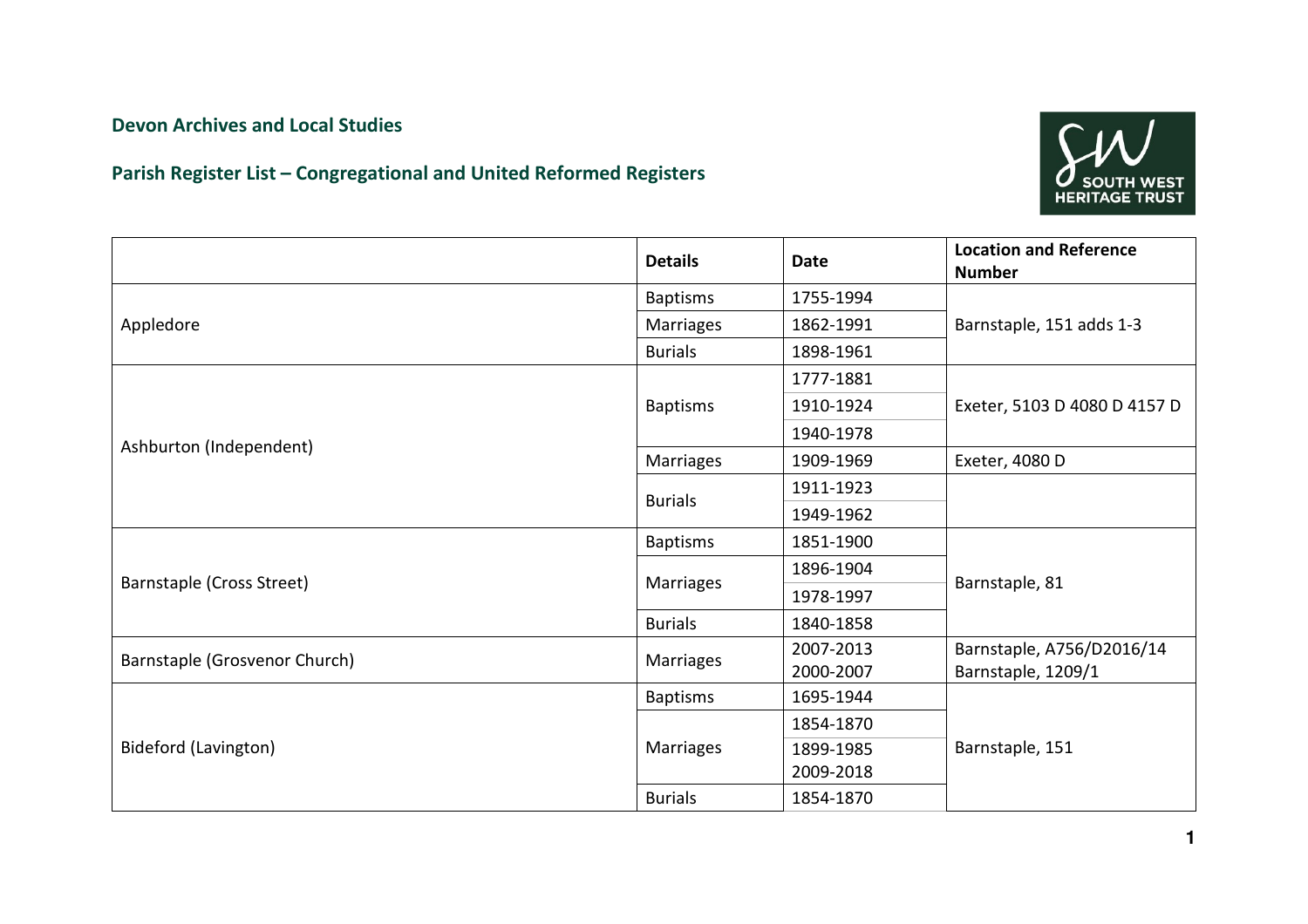|                          |                  | 1897-1926 |                                                                 |
|--------------------------|------------------|-----------|-----------------------------------------------------------------|
| Bickington (North Devon) | Marriages        | 1996-2012 | Barnstaple, B1356                                               |
| <b>Bovey Tracey</b>      | <b>Baptisms</b>  | 1935-1965 | Exeter, 4349 D/R 1                                              |
| <b>Braunton</b>          | <b>Baptisms</b>  | 1807-1846 | Barnstaple, 92                                                  |
|                          | <b>Burials</b>   | 1833-1837 |                                                                 |
| Brent, South             | Marriages        | 1909-1967 | Exeter, 5766 D/1                                                |
| Broadhembury: Kerswell   | Marriages        | 1943-1948 | Exeter, 5766 D/2                                                |
|                          | <b>Baptisms</b>  | 1787-1969 | Exeter, 4656 D/1-3                                              |
| Buckfastleigh            | <b>Burials</b>   | 1947-1965 | Exeter, 4656 D/1/3                                              |
|                          |                  | 1711-1896 |                                                                 |
|                          | <b>Baptisms</b>  | 1942-1985 |                                                                 |
| Chudleigh                | Marriages        | 1945-1979 | Exeter, 5114 D                                                  |
|                          | <b>Burials</b>   | 1934-1881 |                                                                 |
|                          |                  | 1945-1991 |                                                                 |
|                          | <b>Baptisms</b>  | 1848-1972 | Exeter, 3646 D/2-3                                              |
| Chulmleigh <sup>*1</sup> | <b>Marriages</b> | 1848-1976 | Exeter, 3646 D/2-3, 4-5                                         |
|                          | <b>Burials</b>   | 1848-1964 | Exeter, 3646 D/2-3                                              |
|                          |                  | 1876-1885 | Exeter, 6196 D/A2 6196 D/A3<br>6196 D/A4 6196 D/A5 6196<br>D/AG |
|                          |                  | 1894-1898 |                                                                 |
| Dartmouth: Flavel Church | <b>Baptisms</b>  | 1910-1919 |                                                                 |
|                          |                  | 1920-1927 |                                                                 |
|                          |                  | 1929-1935 |                                                                 |
|                          |                  | 1877-1878 |                                                                 |
|                          | Marriages        | 1895-1898 | Exeter, 6196 D/A2 6196 D/A3<br>6196 D/A4                        |
|                          |                  | 1910-1935 |                                                                 |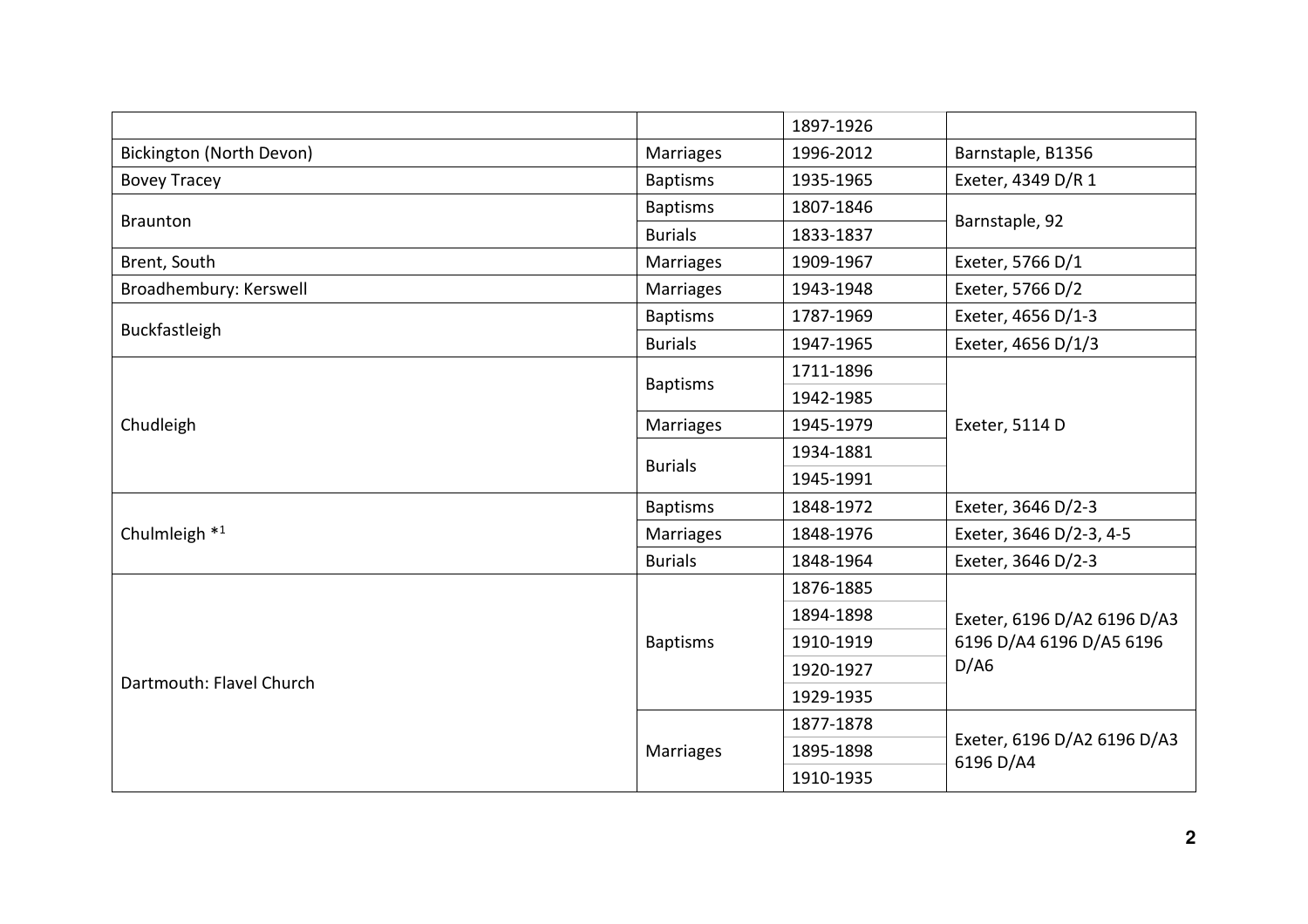|                          | <b>Burials</b>          | 1873-1883        | Exeter, 6196 D/A2 6196 D/A3                 |
|--------------------------|-------------------------|------------------|---------------------------------------------|
|                          |                         | 1896 (one entry) |                                             |
| Dittisham                | Baptisms &<br>Marriages | 1838-1923        | Exeter, 3460 D/M 1-2                        |
|                          | <b>Burials</b>          | 1844-1923        |                                             |
| <b>Exeter</b>            |                         |                  |                                             |
|                          |                         | 1927-1941        | Exeter, 5766 D add/21 5423 D<br>$add/R$ 1-8 |
| Southernhay East         | Marriages               | 1949-1989        |                                             |
| St. Thomas               | <b>Baptisms</b>         | 1900-2001        | Exeter, 6620 D-0/R/1                        |
|                          | <b>Marriages</b>        | 1919-2004        | Exeter, 6620 D-0/R/2-4                      |
| <b>Exmouth</b>           |                         |                  |                                             |
| Ebenezer Chapel *2       | Marriages               | 1904-1950        | Exeter, 5766 D/3                            |
|                          |                         | 1779-1862        | Exeter, 8474D/R/1                           |
|                          | <b>Baptisms</b>         | 1891-1922        | Exeter, 8474D/R/2                           |
|                          |                         | 1907-1945        | Exeter, 8474D/R/3                           |
|                          |                         | 1945-1998        | Exeter, 8474D/M/1/5                         |
| <b>Glenorchy URC</b>     |                         | 1892-1924        | Exeter, 8474D/R/2-3                         |
|                          | Marriages               | 1957-1988        | Exeter, 8474D/R/4                           |
|                          |                         | 1895-1953        | Exeter, 8474D/R/2-3                         |
|                          | <b>Burials</b>          | 1956-1990        | Exeter, 8474D/R/4                           |
|                          | <b>Baptisms</b>         | 1868-1883        | Barnstaple, 151                             |
| Hollacombe (Independent) | <b>Burials</b>          | 1870-1883        |                                             |
| Ide                      | Marriages               | 1978-2012        | Exeter, 8914D/1/1-3                         |
|                          | <b>Baptisms</b>         | 1858-1911        |                                             |
| Ilfracombe               |                         | 1838-1911        | Barnstaple, 218                             |
|                          | Marriages               | 1977-1988        |                                             |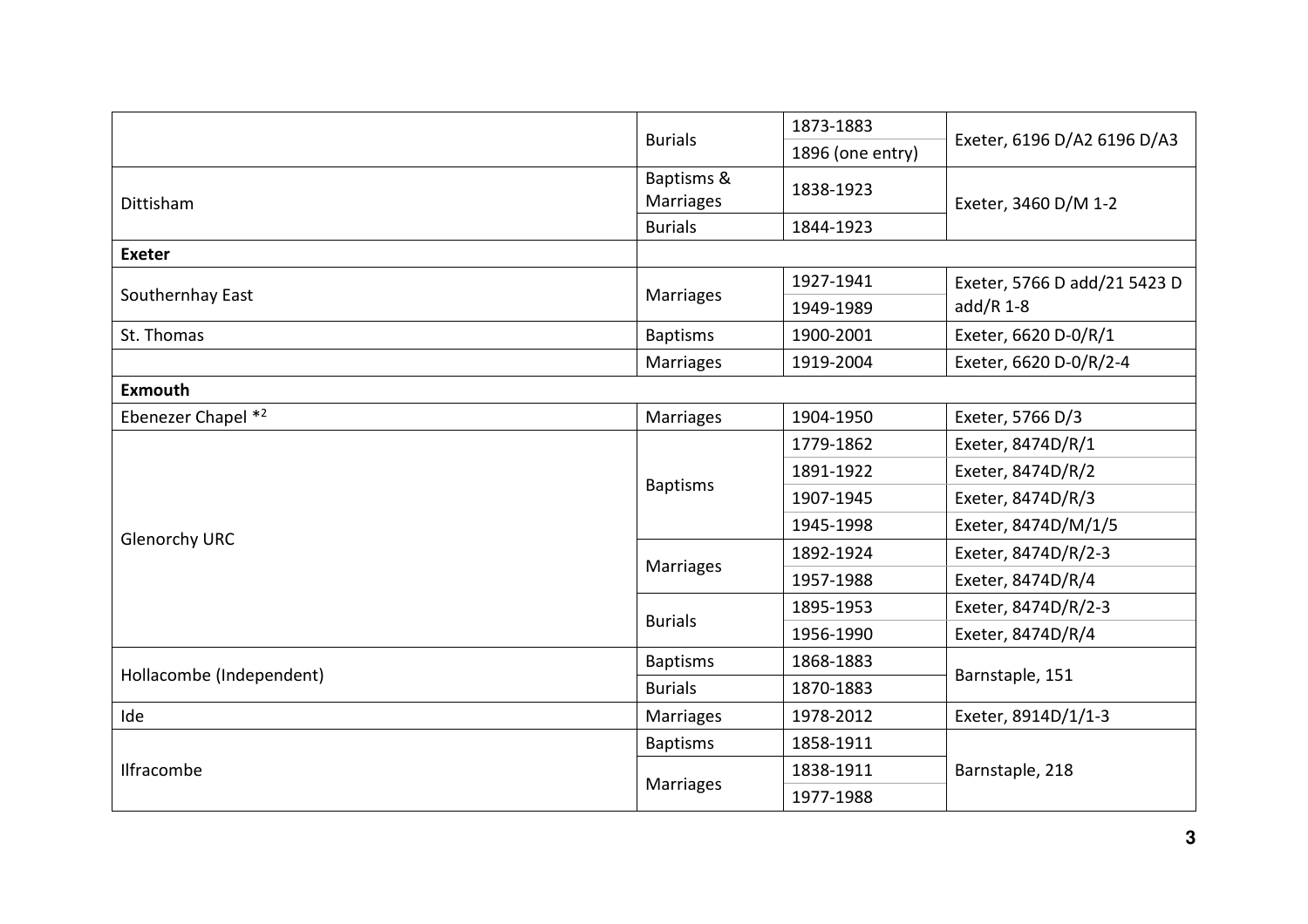|                                                   | <b>Burials</b>   | 1859-1881              |                         |
|---------------------------------------------------|------------------|------------------------|-------------------------|
|                                                   | <b>Baptisms</b>  | 1861-1949              | Plymouth, 1606/1-2      |
| Ivybridge (Congregational Church)                 | <b>Marriages</b> | 1892-1970              | Plymouth, 1606/2        |
| Kingsbridge: Ebenezer Chapel, Fore Street         | <b>Baptisms</b>  | $(1774)-1931$          | Exeter, 2687 D/R 1      |
|                                                   |                  | 1837-1897              | Exeter, 2687 D/R 1      |
|                                                   | <b>Marriages</b> | 1906-1942              | Exeter, 5766 D/4        |
|                                                   | <b>Burials</b>   | $(1793)-1897$          | Exeter, 2687 D/R 1      |
| Lapford Congregational (formerly Independent)     | <b>Marriages</b> | 1905-1974<br>1979-2014 | Exeter, ZAWM/R/1-2      |
| Moretonhampstead (formerly Calvinistic Methodist) | <b>Births</b>    | 1789-1845              | Exeter, 5547 D          |
|                                                   |                  | 1865-1901              |                         |
|                                                   | <b>Baptisms</b>  | 1908                   | Exeter, 3934 D/2-3      |
|                                                   |                  | 1921-1985              | Exeter, 1517 D/9/R/2/1  |
|                                                   | Marriages        | 1865-1867              | Exeter, 3934 D/2        |
| Newton Abbot Congregational: Queen Street         |                  | 1891-1901              | Exeter, 3934 D/3        |
|                                                   |                  | 1899-1984              | Exeter, 5766 D/5-11     |
|                                                   |                  | 1865-1866              | Exeter, 3934 D/2        |
|                                                   | <b>Burials</b>   | 1881-1901              | Exeter, 3934 D/3        |
|                                                   |                  | 1922-1970              | Exeter, 1517 D/9/R/2/1  |
| Northam                                           | <b>Baptisms</b>  | 1890-1993              | Barnstaple, 151 add 2   |
|                                                   | <b>Baptisms</b>  | 1746-1938*1            | Exeter, 3378 D/1        |
|                                                   | <b>Marriages</b> | 1839-1937*1            | Exeter, 3378 D/1        |
| Ottery St. Mary                                   |                  | 1906-1947              | Exeter, 5766 D/12       |
|                                                   | <b>Burials</b>   | 1746-1955*1            | Exeter, 3378 D/1,2,19   |
| Plymouth                                          |                  |                        |                         |
| Batter Street Presbyterian Church                 | <b>Baptisms</b>  | 1704-1837              | Plymouth, 3356/G154/2-3 |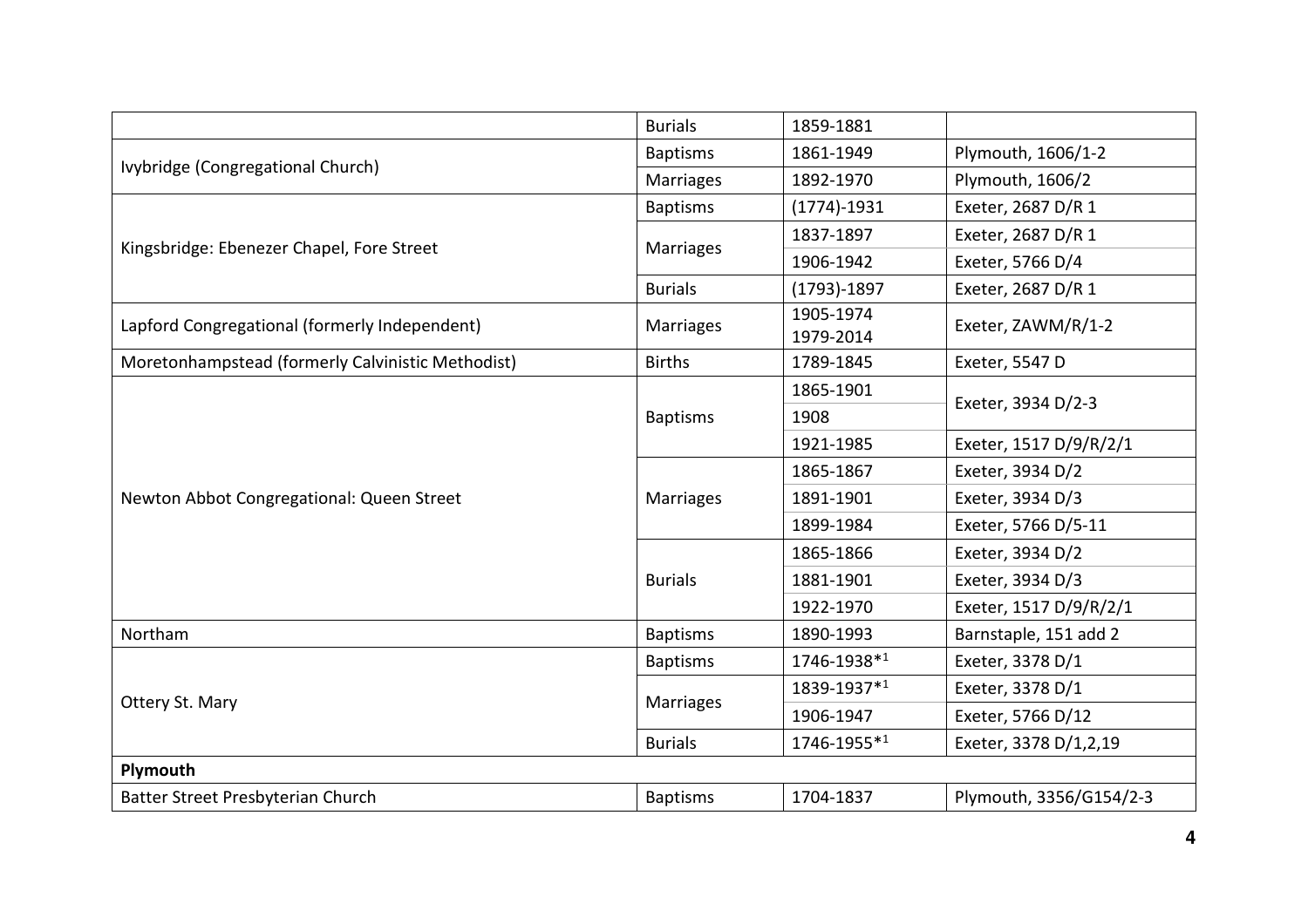|                                                                                                                            | <b>Burials</b>  | 1768-1837        | Plymouth, 2026/1;<br>3356/G154/3 |
|----------------------------------------------------------------------------------------------------------------------------|-----------------|------------------|----------------------------------|
|                                                                                                                            | <b>Baptisms</b> | 1900; 1902; 1913 | Plymouth, 2967/68, 83, 71        |
| Clare Place Congregational Mission Chapel, Coxside                                                                         | Deaths          | 1900             | Plymouth, 2967/68                |
| Corpus Christi Independent (Calvinistic) Chapel, Union Place, East<br>Stonehouse                                           | <b>Baptisms</b> | 1786-1837        | Plymouth, 3356/G154/1            |
|                                                                                                                            | <b>Baptisms</b> | 1794-1881        | Plymouth, 3356/G154/1            |
|                                                                                                                            | Marriages       | 1868-1881        | Plymouth, 168/2; 168/4;<br>168/7 |
| Emma Place Independent Chapel, East Stonehouse                                                                             |                 | 1891-1939        |                                  |
|                                                                                                                            |                 | 1794-1835        | Plymouth, 3356/G154/1;           |
|                                                                                                                            | <b>Burials</b>  | 1848-1854        | 168/3-4; 168/7                   |
| Granby Street Unitarian Chapel, Devonport                                                                                  | <b>Baptisms</b> | 1828-1835        | Plymouth, 3356/G154/1            |
| Higher Room Independent Chapel, Granby Street, Devonport                                                                   | <b>Baptisms</b> | 1763-1801        | Plymouth, 233/1;<br>3356/G154/2  |
|                                                                                                                            | <b>Baptisms</b> | 1898-1901        | Plymouth, 2967/69, 71            |
| Laira Congregational Chapel, Laira                                                                                         | Deaths          | 1898-1901; 1915  | Plymouth, 2967/68, 71            |
| Mount Street (Granby Street) Independent Chapel, Devonport                                                                 | <b>Baptisms</b> | 1809-1837        | Plymouth, 3356/G154/1-2          |
| Mount Street Congregational Sunday School                                                                                  | <b>Baptisms</b> | 1909-1914        | Plymouth, 2967/1                 |
| Mount Zion Independent (Calvinistic) Chapel, Ker Street,<br>Devonport                                                      | <b>Baptisms</b> | 1824-1837        | Plymouth, 3356/G154/1            |
| Norley Street Presbyterian (Unitarian) Chapel                                                                              | <b>Baptisms</b> | 1672-1835        | Plymouth, 2956/1;<br>3356/G154/3 |
|                                                                                                                            | <b>Burials</b>  | 1662-1695        | Plymouth, 2256/1                 |
| Old Tabernacle, Exeter Street, Bretonside, and New Tabernacle,<br>Norley Street, later Norley Street Congregational Chapel | <b>Baptisms</b> | 1763-1837        | Plymouth, 233/1;<br>3356/G154/2  |
|                                                                                                                            | <b>Baptisms</b> | 1950-1979        | Plymouth, 1788/1                 |
| Pilgrim Congregational later United Reformed Church                                                                        | Marriages       | 1955-1963        | Plymouth, 1788/2                 |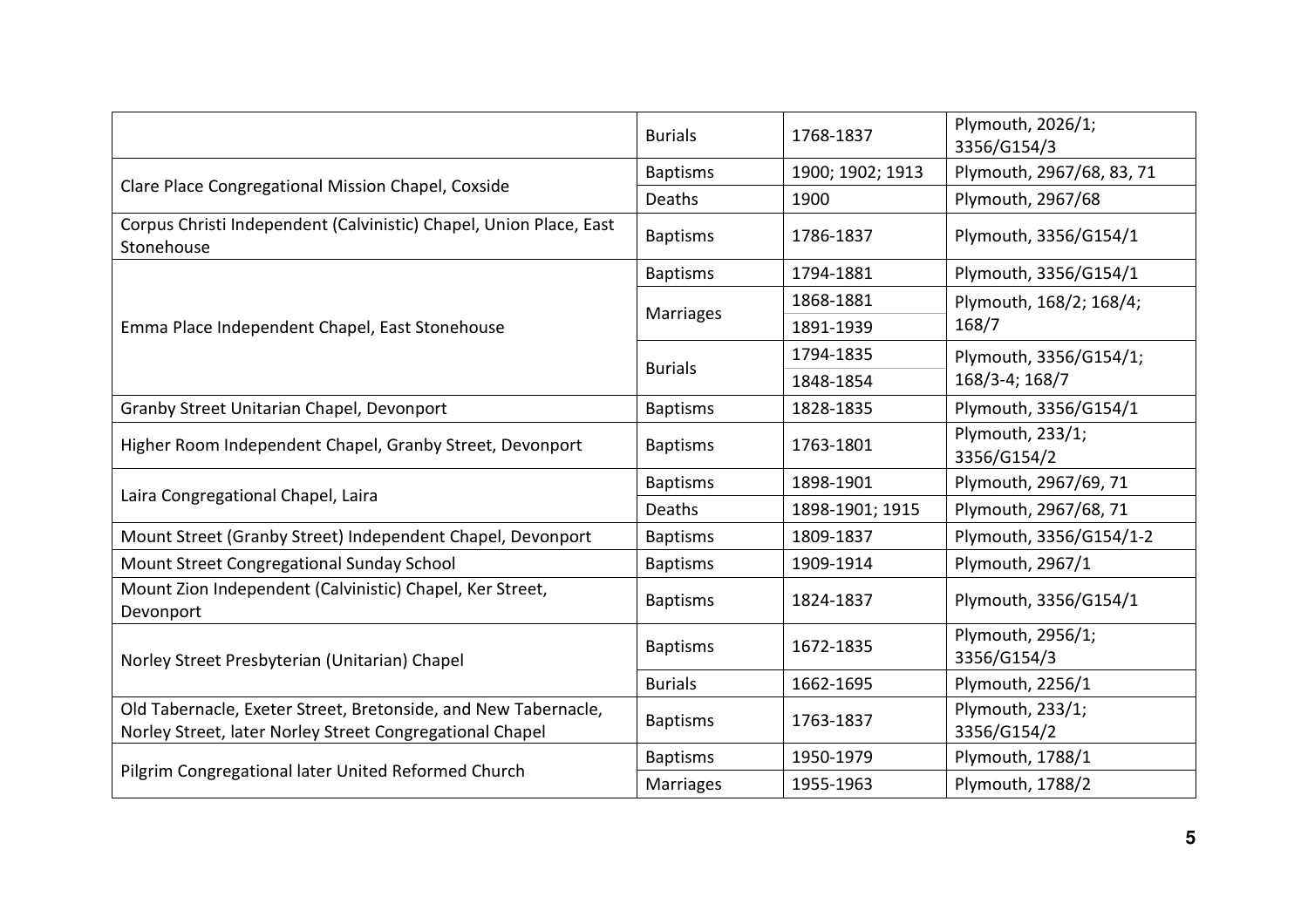|                                                                 | <b>Burials</b>   | 1950-1963 | Plymouth, 1788/2,3                   |
|-----------------------------------------------------------------|------------------|-----------|--------------------------------------|
| Presbyterian Church, Mutley Plain                               | <b>Baptisms</b>  | 1933-1938 | Plymouth, 2782/1                     |
| Presbyterian Church, Wyndham Street                             | <b>Baptisms</b>  | 1860-1936 | Plymouth, 2782/1                     |
|                                                                 | <b>Marriages</b> | 1902-1938 | Plymouth, 2481/1                     |
|                                                                 | <b>Baptisms</b>  | 1763-1915 | Plymouth, 233/1;                     |
|                                                                 |                  | 1923-1934 | 3356/G154/1,2; 222/22;<br>2969/1     |
| Princes (Princess) Street Independent Church, Devonport         |                  | 1870-1915 | Plymouth, 222/9; 2969/1              |
|                                                                 | <b>Marriages</b> | 1923-1931 |                                      |
|                                                                 | <b>Burials</b>   | 1907-1910 | Plymouth, 222/9                      |
| Rehoboth Independent Chapel, Buckwell Lane                      | <b>Baptisms</b>  | 1833-1843 | Plymouth, 3356/G154/3;<br>1040/2     |
| Salem Independent Chapel, Navy Row, Morice Town, Devonport      | <b>Baptisms</b>  | 1826-1837 | Plymouth, 3356/G154/1                |
|                                                                 |                  | 1883-1917 | Plymouth, 2967/67-69, 71, 85-<br>118 |
|                                                                 | <b>Baptisms</b>  | 1925-1936 |                                      |
|                                                                 |                  | 1949-1950 |                                      |
|                                                                 |                  | 1962-2002 |                                      |
|                                                                 |                  | 1883-1917 | Plymouth, 2967/67-69, 71, 85-<br>118 |
| Sherwell Independent later Congregational later United Reformed |                  | 1925-1936 |                                      |
| later United Church, North Hill, Plymouth                       | <b>Marriages</b> | 1949-1950 |                                      |
|                                                                 |                  | 1962-2002 |                                      |
|                                                                 |                  | 1883-1917 | Plymouth, 2967/67-69, 71, 85-<br>118 |
|                                                                 |                  | 1925-1936 |                                      |
|                                                                 | Deaths           | 1949-1950 |                                      |
|                                                                 |                  | 1962-2002 |                                      |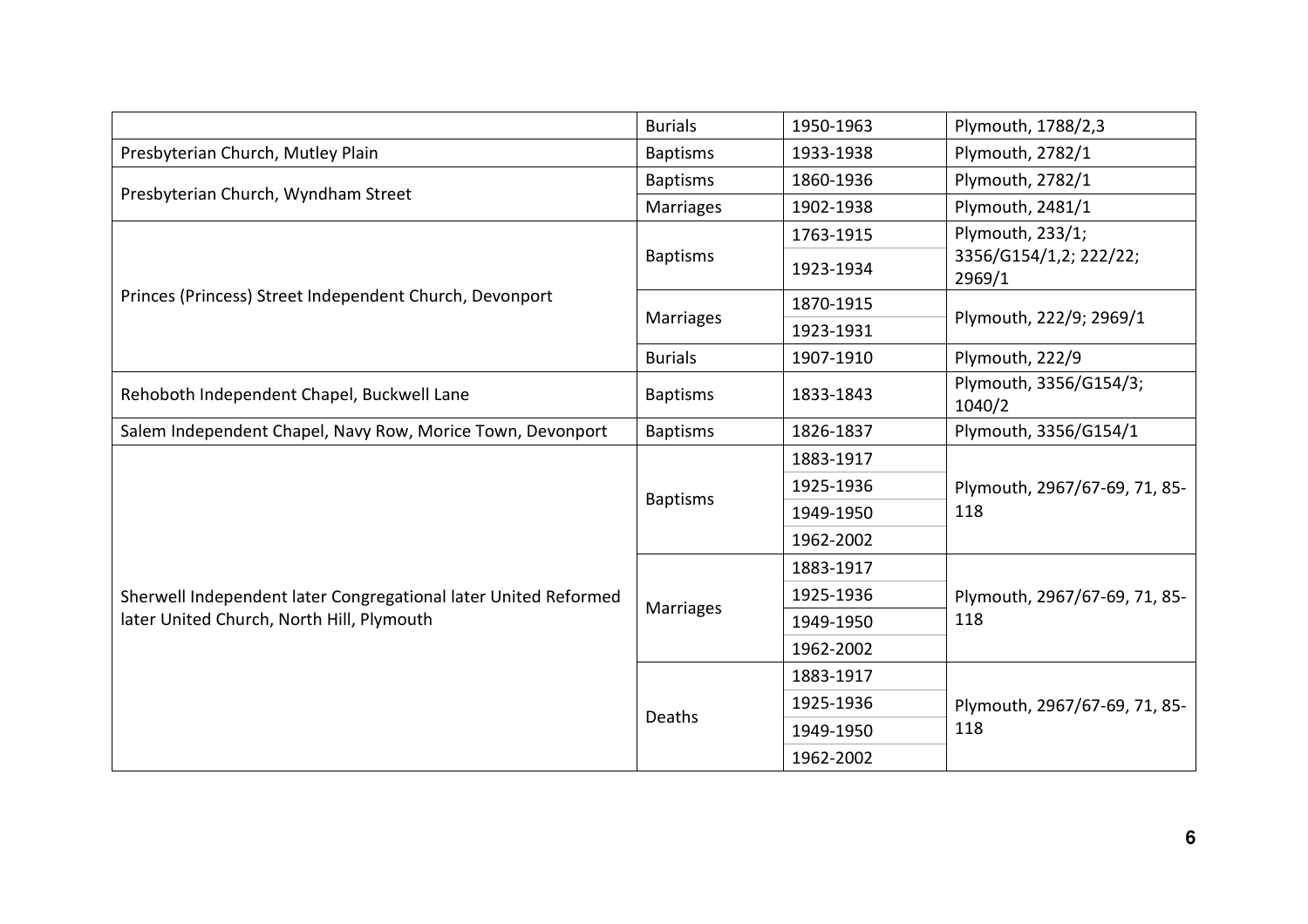| Trinity Presbyterian later Congregational later United Reformed<br>Church, Torr Lane | <b>Baptisms</b>  | 1938      | Plymouth, 2782/1       |  |
|--------------------------------------------------------------------------------------|------------------|-----------|------------------------|--|
| Wycliffe Congregational Church, Albert Road, Devonport                               | <b>Baptisms</b>  | 1922-1948 | Plymouth, 222/30       |  |
|                                                                                      | <b>Marriages</b> | 1923-1947 | Plymouth, 222/30       |  |
|                                                                                      | <b>Burials</b>   | 1923-1941 | Plymouth, 222/30       |  |
| Plympton St. Mary (Congregational Church)                                            | <b>Baptisms</b>  | 1877-1905 | Plymouth, 362/1        |  |
|                                                                                      | <b>Marriages</b> | 1935-1963 | Plymouth, 2481/2-3     |  |
| Plympton St Mary: Lee Mill Bridge Congregational Chapel                              | <b>Baptisms</b>  | 1836-1837 | Plymouth, 3356/G154/3  |  |
| Plymtree: Norman's Green                                                             |                  | 1900-1950 | Exeter, 5766 D/13-14   |  |
|                                                                                      | <b>Marriages</b> | 1975-1987 |                        |  |
| Puddington: Tristram Chapel (Independent)                                            | <b>Marriages</b> | 1906-1965 | Exeter, 5766 D/15      |  |
| <b>Sandford Congregational</b>                                                       | <b>Marriages</b> | 1977-1999 | Exeter, 8508 D         |  |
|                                                                                      | <b>Baptisms</b>  | 1844-1961 | Exeter, 2687 D add/1   |  |
| Sidbury                                                                              | Marriages        | 1846-1957 |                        |  |
|                                                                                      | <b>Burials</b>   | 1844-1972 |                        |  |
|                                                                                      | <b>Baptisms</b>  | 1815-1868 | Exeter, 5784 D         |  |
| Sidmouth (Chapel Street) Congregational/United Reformed                              | <b>Baptisms</b>  | 1955-2007 | Exeter, 5784 D         |  |
|                                                                                      | Marriages        | 1928-1984 | Exeter, 5784 D         |  |
|                                                                                      | <b>Baptisms</b>  | 1842-1921 | Barnstaple, 526        |  |
| South Molton                                                                         | Marriages        | 1899-1983 |                        |  |
|                                                                                      | <b>Baptisms</b>  | 1796-1911 | Exeter, 2742 D/1,4,6,7 |  |
| <b>Tavistock: Brook Street</b>                                                       |                  | 1868-1909 | Exeter, 2742 D/4,6,7   |  |
| (Russell Street from 6 March 1962)                                                   | <b>Marriages</b> | 1910-1975 | 5766 D/1/16-20         |  |
|                                                                                      | <b>Burials</b>   | 1867-1907 | Exeter, 2742 D/4,6,7   |  |
|                                                                                      | <b>Baptisms</b>  | 1838-1961 | Exeter, 5836 D/1-3     |  |
| Tawton, North                                                                        | <b>Marriages</b> | 1866-1952 | Exeter, 5836 D/1-3     |  |